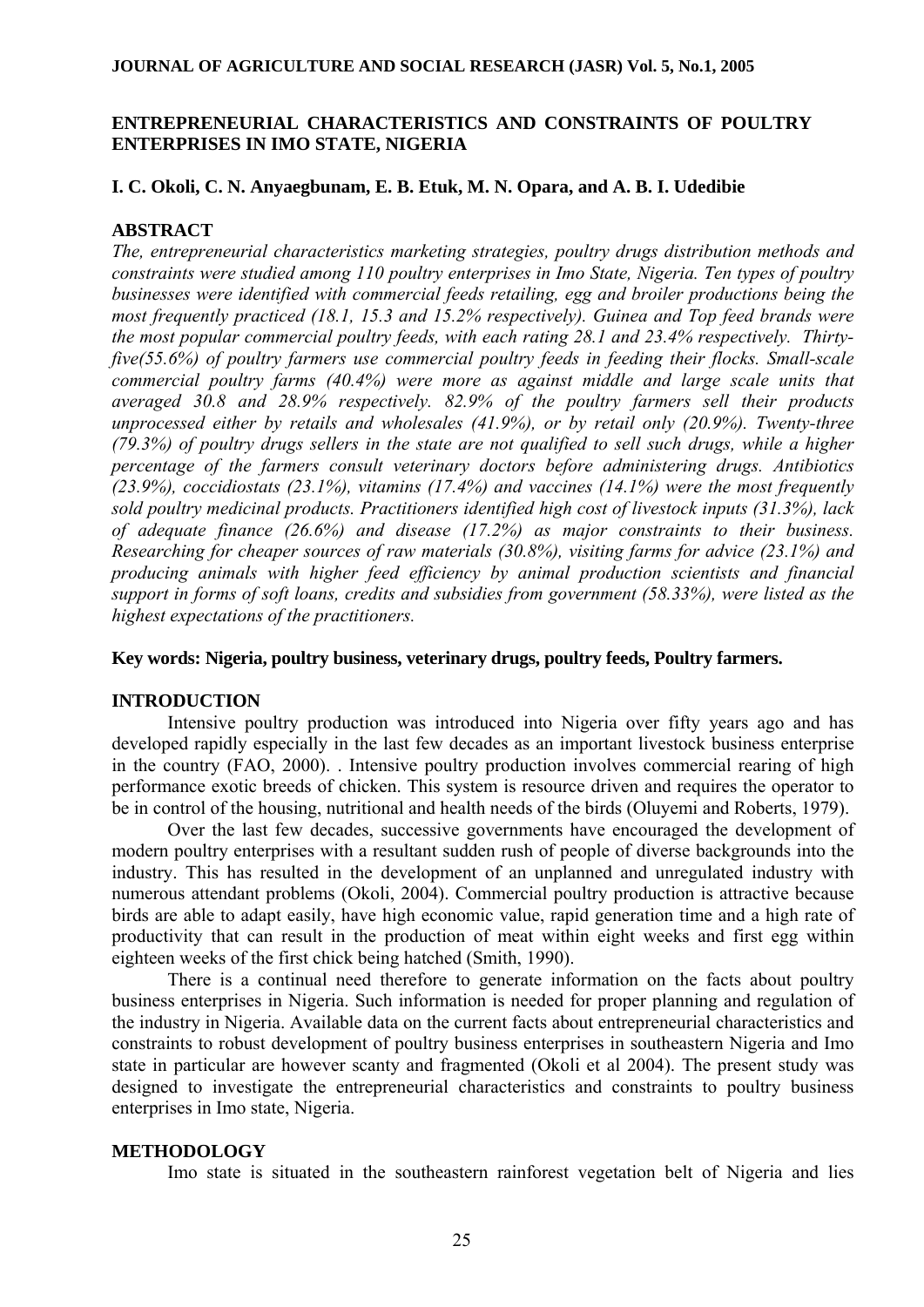between latitude  $5^0$  4' and  $6^0$  3'N and longitude  $6^0$  15' and  $7^0$  34'E. The agro-ecological characteristics and political distribution of the area have been reported (Okoli, 2004).

The primary data used in the study were generated from a field survey conducted between September 2003 and January 2004 and covered the three senatorial zones of Imo state. The study proper was preceded by preliminary informal survey of the study areas through which the researchers became familiarized with the nature of agro-livestock businesses in the area and explained the purpose of the study to the participants. Data collection methods employed were as previously described by Okoli, et al (2005). Altogether, 120 questionnaires were distributed and at the end, 110 were valid. The data obtained were analyzed using descriptive statistics such as frequency distribution, percentage and tables.

## **RESULTS AND DISCUSSION**

### **Types of poultry businesses enterprises**

Table 1 highlighted the types of poultry business enterprises and the frequency at which they are being practiced in the state. Overall, 10 types of poultry business enterprises were identified, with commercial feeds retailing (18.1%), egg (15.2%) and broiler (15.2%) productions being the most frequently practiced by the respondents. The result agrees with the report of Meremikwu (2000) that within the last decade many poultry farms producing broilers and eggs were established in Nigeria. Poultry plays an important role as a fast source of protein-production, comes fourth among major sources of animal protein for human consumption in Nigeria and contributes about 10% of the national meat production (Adu et al, 1996).

 Table 2a showed that 55.60% of poultry farmers in the state use commercial poultry feeds in feeding their flocks. This probably is due to lack of knowledge about feed formulation. This is expected since a high proportion of those involved in the business do not have formal agricultural education background (Okoli et al, 2005). Again, the actual size of most of these farms may be too small for the practitioners to go into feed formulation.

Among the commercial poultry feed brands sold in Imo State (table 5b), Guinea, Top and Vital feeds have more retailing outlets, while Vetlink, PMC and Livestock had the least number of outlets. Guinea and Top feeds were again more popular among the poultry feed users (Table 5c), with the former rating 28.1% and the latter 23.4%.. Vetlink and PMC on the other hand were lowly used.

Table 3 showed that most commercial poultry farms in Imo State are small-scale (40.4%) while middle and large scale ones averaged 30.8 and 28.9% respectively. This is similar to the reports of Etuk et al (2004) for nearby Akwa Ibom state. Table 4a showed that 68 (61.82%) of the 110 agro-livestock practitioners interviewed were combining the poultry business with other sources of livelihood. Table 4b further revealed that 30.0% of these practitioners were involved in one form of crop production or the other, while another 30.0 and 19.1% were combining their practice with teaching and civil service works respectively. Again, table 4c highlighted the different types of crops produced by these poultry practitioners. Those involved in tubers and root crop productions were 32.4% each, while vegetable producers rated 29.7%. These data tend to suggest that mixed farming especially of livestock and crops and integrated systems are common practices in the study area and has the advantage of maximizing resource utilization (Tewe, 1995).

## **Marketing of poultry products**

Table 5a showed that 82.9% of the farmers sell their poultry products unprocessed. This is probably due to customers demand for life chicken/turkey in the state. Gueye (2002) stated that birds are usually sold alive in Africa and are killed when needed according to religious customs practiced in the area. Table 5b revealed that a higher proportion of poultry farmers in Imo state sell their products both by retails and wholesales (41.9%), while few of them sell by retail only (20.9%). This probably creates profitable market for products sales. The popular form of packaging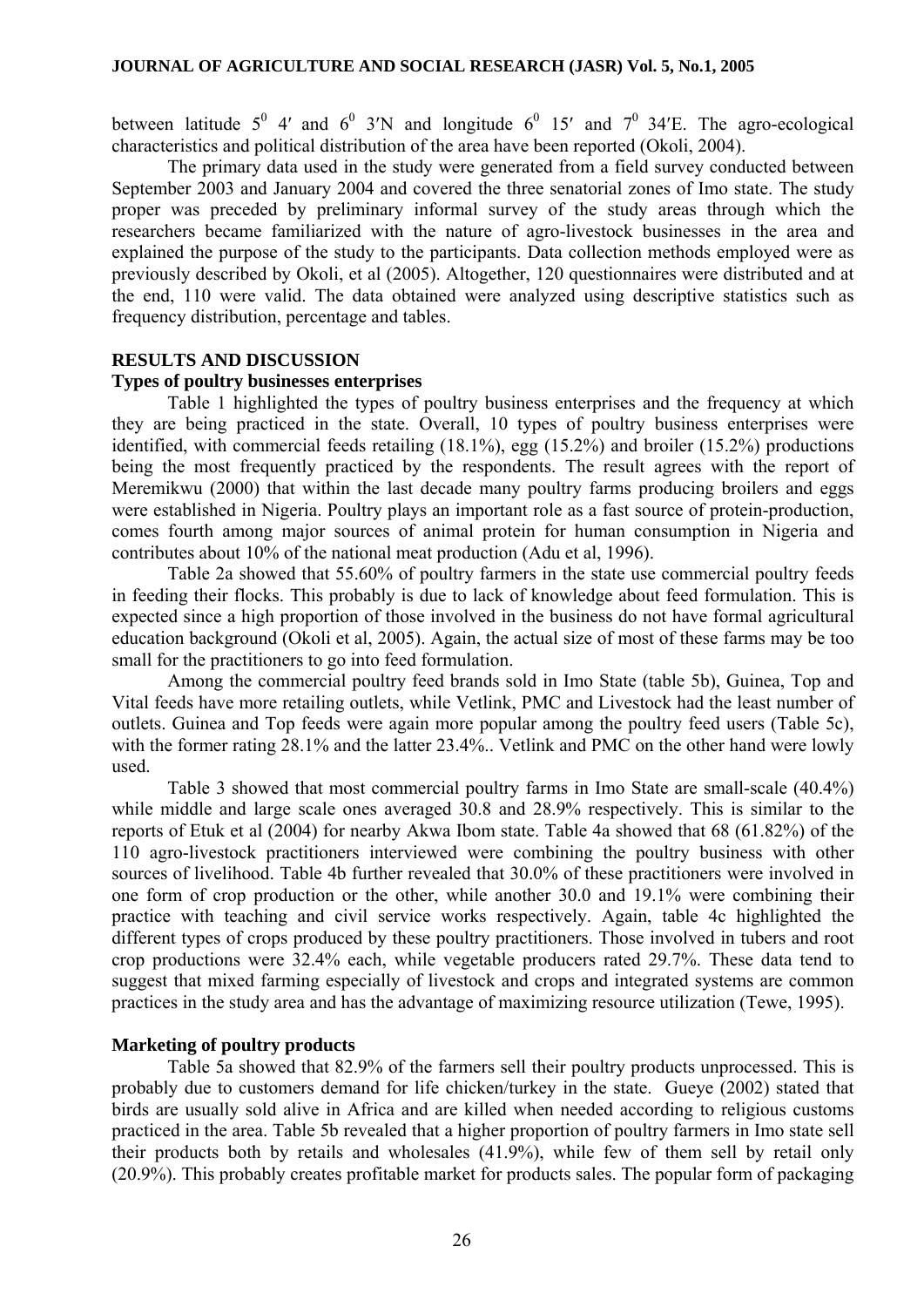eggs involves egg holders or trays (usually 30 eggs per tray) made of paperboard or plastic. Eggs from farms are sold in crates, either in wholesale or relating. Prices of eggs depend on the size (small, large and medium). Ubosi (2000) reported that consumers would always prefer large and medium sized eggs to small sized ones. Another study by Yannakopoulos et al (1994) in Greece showed that 61.3% of consumers prefer normal sized eggs (medium) while 36.8% prefer the large ones. A good proportion of the poultry products (43.3%) are sold in the urban areas (table 5b), while only 20.0% are sold in rural areas. This is attributed both to the high population density and higher income level urban dwellers.

## **Poultry drugs distribution**

Table 6a showed that 79.32% of poultry drugs sellers in Imo State are not qualified to retail livestock drugs. Okoli et al, (2002) reported that in Nigeria, any veterinary pharmaceutical could be purchased without prescription. In south eastern Nigeria in particular, hawkers, small traders and illiterate market women are known to be involved in the retailing of veterinary drugs especially poultry medicines. Table 6b showed that a higher percentage of the respondents indicated that they consult with veterinary doctors before administering drugs in their farms. Earlier studies by Okoli et al (2002) have however shown that self-medication is rampant in the state. Reasons given for self-medication included, good experience, don't want to spend extra money on medication and lack of veterinary services at the reach of the farmers as highlighted in table 6c. This again is in agreement with the observations of Okoli et al (2002) that self-medication among poultry farmers may be because of unavailability of veterinary services and the extra cost of veterinary services. In deed in many African countries including Nigeria, the number of well-trained animal health personnel is well below the recommended ratio of 20,000 veterinary livestock unit (VLU) per veterinarian (Sandford, 1983; Umali et al, 1994).

In table 7a, antibiotics (23.9%), coccidiostat (23.1%), vitamins (17.4%) and vaccines (14.1%) were shown to be the most highly sort poultry medicinal products in the state. More soluble poultry drugs are sold probably because more skill is required to administer injectable drugs. Similarly, farmers utilization of antibiotics (42.0%) was highest, followed by coccidiostat (34.0%) and the vaccines (24.0%) (Table 7b). This probably indicates that bacterial infections are the more common disease problems of poultry in the state (Okoli et al, 2002).

## **Constraints and solutions**

Table 8a showed the different factors that affect poultry business enterprises in Imo state. Practitioners indicated high cost of livestock inputs as the highest factor (31.25%), followed by lack of adequate finance (26.6%) and then disease and death of livestock (17.20%). It has been observed that the performance of livestock in Nigeria usually depends on the quantity and quality of feeds (Ukachukwu and Anugwa, 1995). This high cost of feed is mainly due to the scarcity of feeds ingredients, which results from the competitive demand on them by both humans and livestock. Importation of feed raw material is banned in Nigeria and local production of these products is low (Tewe, 1995). Indeed, of all livestock technologies, none has received attention and interest of animal scientists as the identification and utilization of non-conventional feed (NCF) raw materials for the feeding of poultry (Babatunde, 1998). Similarly, several efforts have been made to disseminate information on NCF to farmers (Dafwang et al, 1996).

Table 8b on the other hand highlighted the expectations of practitioners from production scientists. In order of priority, these included, researching for cheaper sources of raw materials (30.77%), visiting farms for advice (23.08%) and producing animals with higher feed efficiency. Similarly, table 8c revealed that practitioners ranked financial support in forms of soft loans, credits and subsidies (58.33%), as their highest expectation from government, followed by the checking of the soaring cost of livestock inputs (26.3%). The present findings are in agreement with previous reports and policy statements on the enhancement of agricultural activities in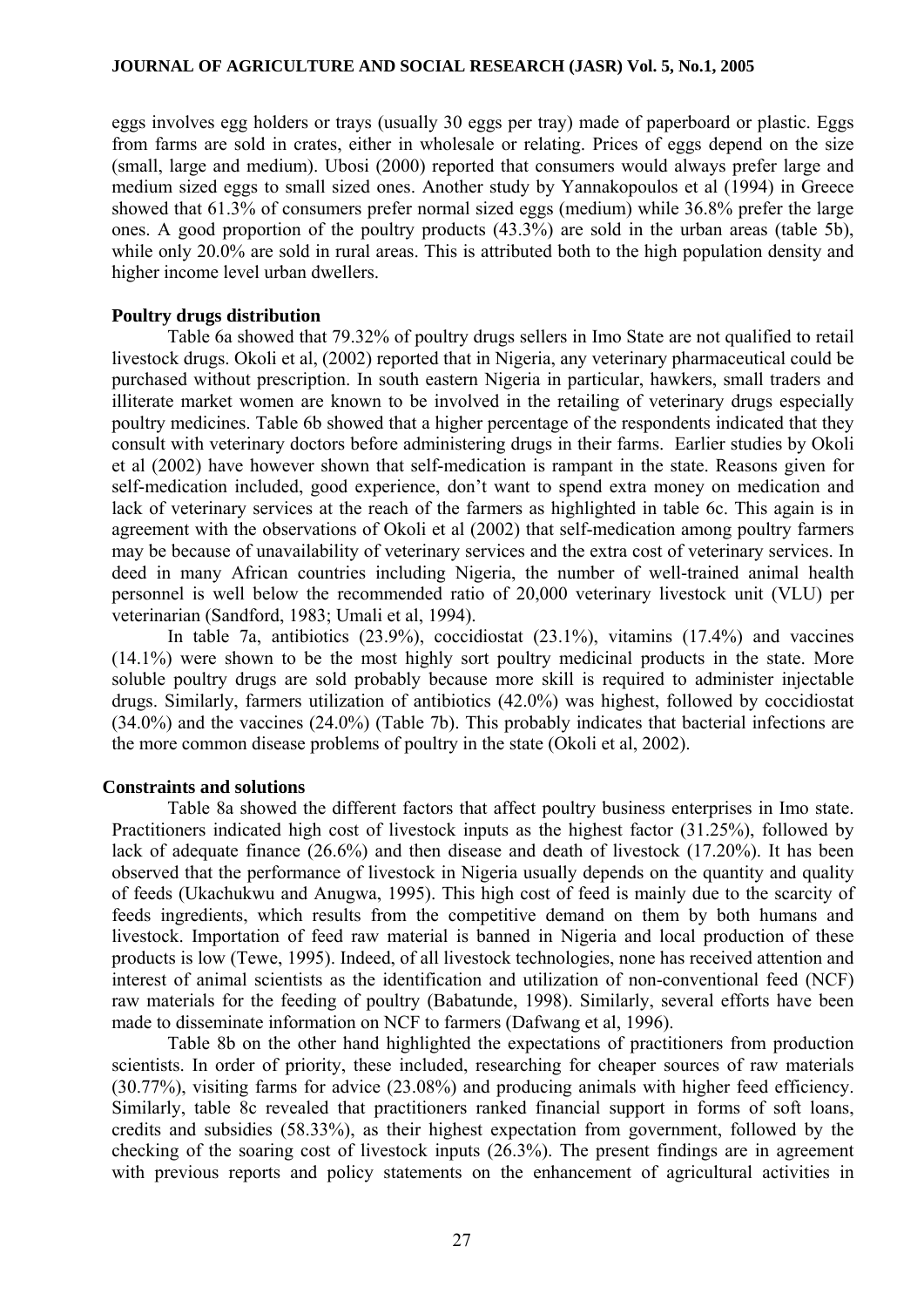Nigeria.

## **CONCLUSION**

The present study has shown that most commercial poultry operations in the state are small scaled, while poultry drugs such as antibiotics and coccidiostats are being miss-used by many poultry farmers in the state. Inadequate finance and high cost of livestock inputs were found to be major constraints of the business.

## **REFERENCES**

Adu, I. F., Aina, A. B. and Okeleye, K. A. (1996). On farm establishment of productivity of Gmelina and Gliricidia as browse for goats. *Nigerian Journal of Animal Production,*23 (1): 47 – 52.

Babatunde, G. M. (1998). The Presidential Task force on alternative Feed Resources: Challenges and way forward, *Nigerian Society of Animal Production Newsletter,* 17(2): 4.

Dafwang, 1. 1., Ikani, I. E. and Adeshinwa, A. O. K. (1996). Ration formulation for poultry and pigs using non-conventional feedstuffs. A Training manual. Zaria: NAERLS/ABU

Etuk, E. B., Okoli, I. C. and Uko, M. U. (2004). Prevalence and management issues associated with poultry coccidiosis in Abak agricultural zone of Akwa Ibom state, Nigeria. *International Journal of Poultry Science*, 3 (2): 135 – 139.

FAO, (2000)*. Food and Agricultural Organization of the United Nation, Rome. Quarterly bulletin of statistics, Volume 1.* 

Gueye, E. F. (2002). Family poultry research and development in low-income food-deficit countries: Approaches and Prospects. *Outlook on Agriculture*, 31 (1): 13 – 21.

Meremikwu, V. N. (2001). The Performance of starter broilers under subsistence free-range system of production. MSc. Thesis, Federal University of Technology Owerri Nigeria.

 Oluyemi, J. A., Roberts, R. A. (1979). *Poultry production in wet climates, 2nd Edition*. London: Macmillan Press,

 Okoli, I. C. (2004). Aerial pollutant gases and temperature levels in poultry housing designs in selected poultry farms in Imo state, Nigeria. In U. C. Malu and F. Gottwald (eds.) *Studies of sustainable agriculture and animal science in sub-Saharan Africa*. Peter Lang, Frankfurt. Pp. 143 – 151.

Okoli, I. C., Nwosu C. I., Okoli G. C, Okeudo N. J and Ibekwe V. (2002). Drug management of anti-microbial resistance in avian bacterial pathogen in Nigeria. *Int. J. Environ. Health Hum. Dev,* 3 (1): 39 – 48.

Okoli, I. C., Anyaegbunam, C. N. Etuk, E. B, Uchegbu, M. C., and Udedibie, A. B. I. (2004). Socio-economic characteristics of poultry business entrepreneurs in Imo State, Nigeria. *Journal of Agriculture and social research,* 4 (2)

Sandford, S. (1983). *Management of pastoral development in the third world*. New York.: John Wiley and Sons

Smith, J. D. (1990)*. Introduction to animal parasitology.* London: Hodder and Stoughton

Tewe, O. O. (1995). Sustainability and development, Paradigms for Nigeria's livestock industry. Inaugural lecture, University of Ibadan. Ibadan: University Of Ibadan Press.

 Ubosi C O 2000 Poultry production in the livestock industry in Nigeria. A paper presented at the Avian Symposium, 4<sup>th</sup> April 2000, Maiduguri, Nigeria.

Ukachukwu, S. N. and Anugwa, F. O. I. (1995). Bio-economics of feeding raw or heat treated soybean to broilers. Nigeria Journal of Animal production, 22 (2): 137 – 140.

Umali, D. L., Feder, G. and de Haan, C. (1994). Animal health services. Finding the balance between public and private delivery. The World Bank Research Observer, 9 (1): 71 – 96.

Yannakopoulos, A. L., Batzios, C. A. and Tserveni Gouis, A. S. (1994). A pilot study on consumer attitude towards egg requests. Proceedings of the  $9<sup>th</sup>$  European Conference, Glasgow,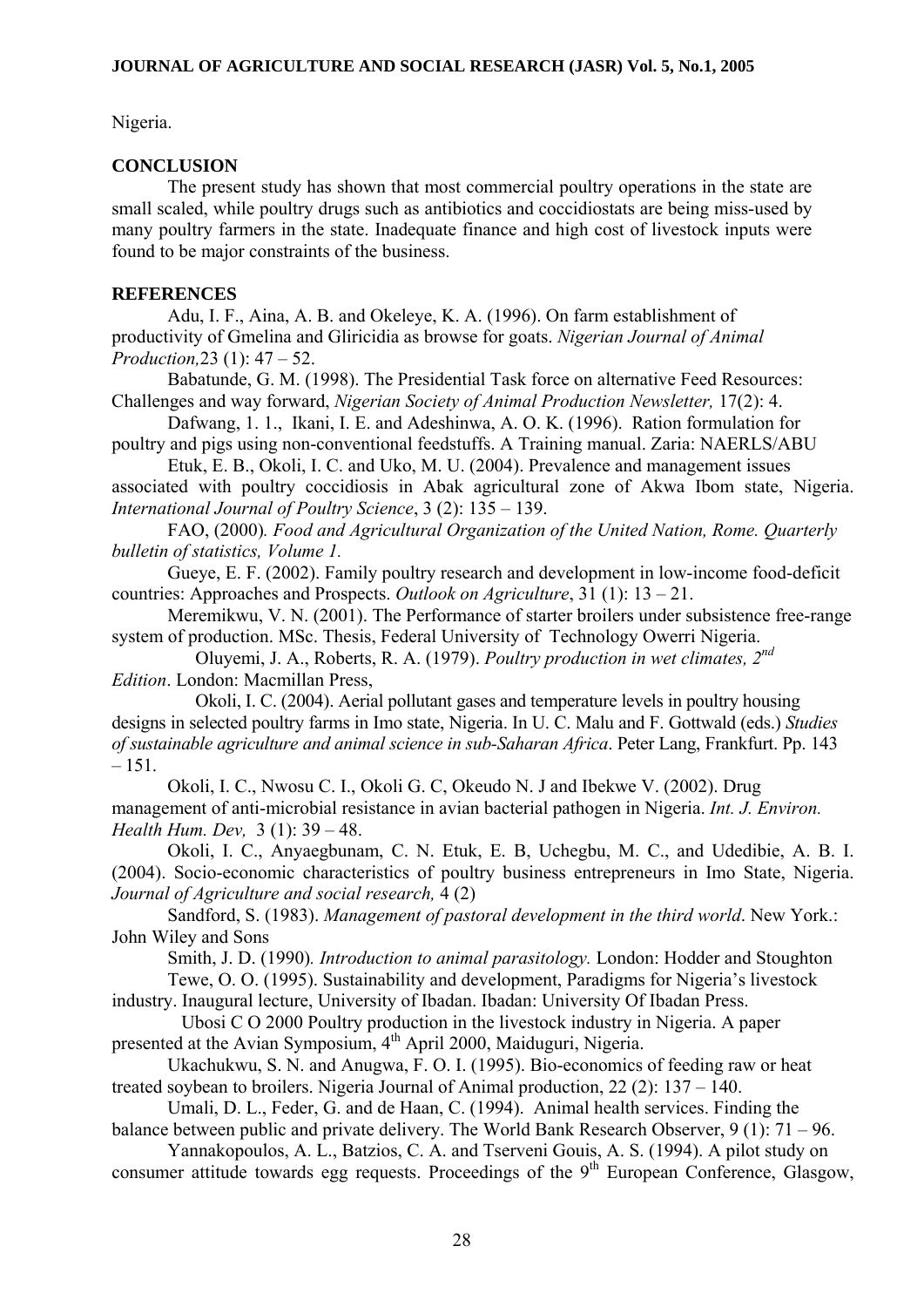UK, August 7-12-pp. 397-398.

|              | <b>Table 1:</b> Types and frequency of practice of the different poultry business enterprises in Imo |  |  |  |  |
|--------------|------------------------------------------------------------------------------------------------------|--|--|--|--|
| <b>State</b> |                                                                                                      |  |  |  |  |

|                | Poultry business enterprise | Frequency | Percentage |
|----------------|-----------------------------|-----------|------------|
|                | Feed raw materials          | 23        | 7.44       |
| 2              | Feed milling                | 6         | 1.94       |
| 3              | Commercial feeds retailing  | 56        | 18.12      |
| $\overline{4}$ | Turkey farming              | 17        | 5.50       |
| 5              | Hatchery operation          | 7         | 2.27       |
| 6              | Egg Production              | 48        | 15.53      |
|                | Poultry equipment           | 21        | 6.80       |
| 8              | <b>Broiler Production</b>   | 47        | 15.21      |
| 9              | Drug merchandise            | 29        | 9.39       |
| 10             | Brood and sell              | 28        | 9.06       |
|                | <b>Total</b>                | 309       | 100        |

| <b>Table 2:</b> Distribution and frequency of utilization of poultry feed brands sold in Imo State |  |  |
|----------------------------------------------------------------------------------------------------|--|--|
| (a) Type of feed used by farmers                                                                   |  |  |

| Type of feed                               | Frequency      | Percentage |
|--------------------------------------------|----------------|------------|
| Commercial                                 | 35             | 55.56      |
| Home made                                  | 12             | 19.05      |
| Commercial & Home made                     | 16             | 15.4       |
| <b>Total</b>                               | 63             | 100.00     |
| (b) Commercial brands of poultry feed sold |                |            |
| Guinea                                     | 7              | 24.1       |
| Zion                                       | $\overline{4}$ | 13.8       |
| Top                                        | 5              | 17.2       |
| Vital                                      | 5              | 17.2       |
| Vetlink                                    |                | 3.5        |
| <b>PMC</b>                                 |                | 3.5        |
| Livestock                                  |                | 3.5        |
| Sanders                                    | 5              | 17.2       |
| <b>Total</b>                               | 29             | <b>100</b> |
| (C) Commercial feed brands used by farmers |                |            |
| Guinea                                     | 18             | 28.1       |
| Zion                                       | 12             | 18.8       |
| Top                                        | 15             | 23.4       |
| Vital                                      | 12             | 18.8       |
| Vetlink                                    | 2              | 3.1        |
| Sanders                                    | $\overline{4}$ | 6.3        |
| <b>PMC</b>                                 | 1              | 1.6        |
| <b>Total</b>                               | 64             | 100.00     |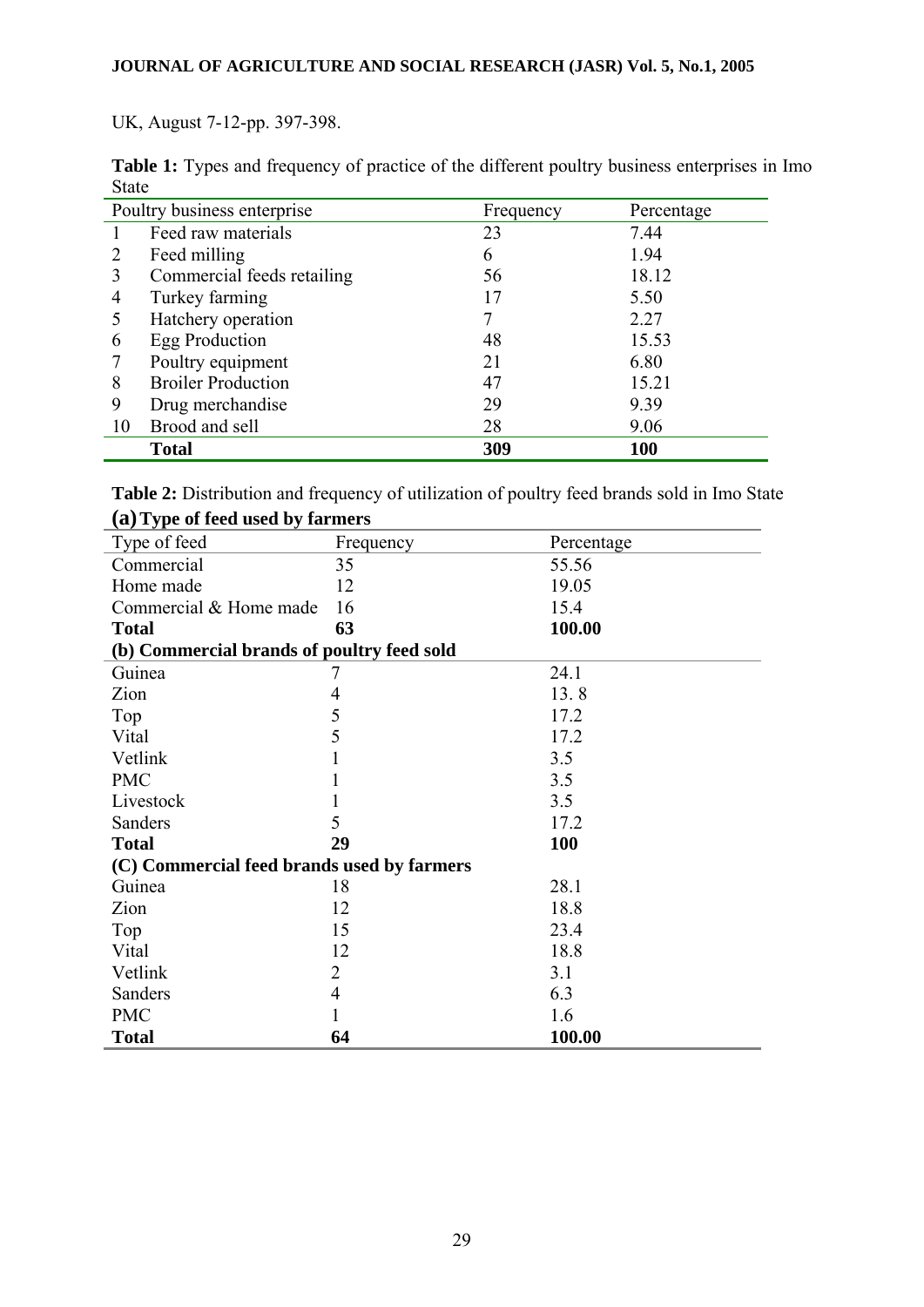| <b>Table 5:</b> Operational size distribution of pounty furths in this state |           |            |              |
|------------------------------------------------------------------------------|-----------|------------|--------------|
| Number of birds                                                              | Frequency | Percentage | Class        |
| Below 500                                                                    |           | 40.38      | Small scale  |
| $500 - 1000$                                                                 |           | 30.77      | Middle scale |
| Above 1000                                                                   |           | 28.85      | Large scale  |
| <b>Total</b>                                                                 | 52        | 100.00     |              |

**Table 3:** Operational size distribution of poultry farms in Imo state

**Table 4:** Frequency of combination of with other Sources of Livelihood with poultry business **(a) Frequency of combination** 

| (a) requency of combination                                       |                |            |
|-------------------------------------------------------------------|----------------|------------|
| Parameters                                                        | Frequency      | Percentage |
| Poultry business only                                             | 42             | 38.18      |
| Combines poetry business with others                              | 68             | 61.82      |
| <b>Total</b>                                                      | 110            | 100.00     |
| (b) Types of businesses frequently combined with poultry business |                |            |
| Source of Livelihood                                              | Frequency      | Percentage |
| Crop Production                                                   | 33             | 30.00      |
| Contractor                                                        |                | 0.91       |
| Commerce/Trading                                                  | 9              | 8.18       |
| <b>Computer Services</b>                                          |                | 0.91       |
| Civil Services                                                    | 21             | 19.10      |
| Teaching/Lecturing                                                | 34             | 30.90      |
| <b>Nursing</b>                                                    | $\overline{4}$ | 3.64       |
| Schooling                                                         | $\overline{7}$ | 6.36       |
| <b>Total</b>                                                      | <b>110</b>     | 100.00     |
| (c) Type of crop produced                                         |                |            |
| Vegetables                                                        | 22             | 29.73      |
| Plantation                                                        | $\overline{2}$ | 2.7        |
| Tubers                                                            | 24             | 32.43      |
| Pineapple                                                         | $\overline{2}$ | 2.7        |
| Roots                                                             | 24             | 32.43      |
| <b>Total</b>                                                      | 74             | 100.00     |

Table 5: Processing, marketing method and distribution range of poultry products producers in Imo state

**(a) Processing** 

| $\overline{\phantom{a}}$<br>o | Frequency | Percentage |
|-------------------------------|-----------|------------|
| Process                       | 8         | 17.02      |
| Not process                   | 39        | 82.98      |
| Total                         | 47        | 100.00     |
| (b) Method                    |           |            |
| Whole sale                    | 16        | 37.21      |
| Retaining                     | 9         | 20.9       |
| <b>Both</b>                   | 18        | 41.86      |
| <b>Total</b>                  | 43        | 100.00     |
| (c) Distribution range        |           |            |
| Urban                         | 26        | 43.33      |
| Rural                         | 12        | 20.00      |
| <b>Both</b>                   | 22        | 36.67      |
| <b>Total</b>                  | 60        | 100.00     |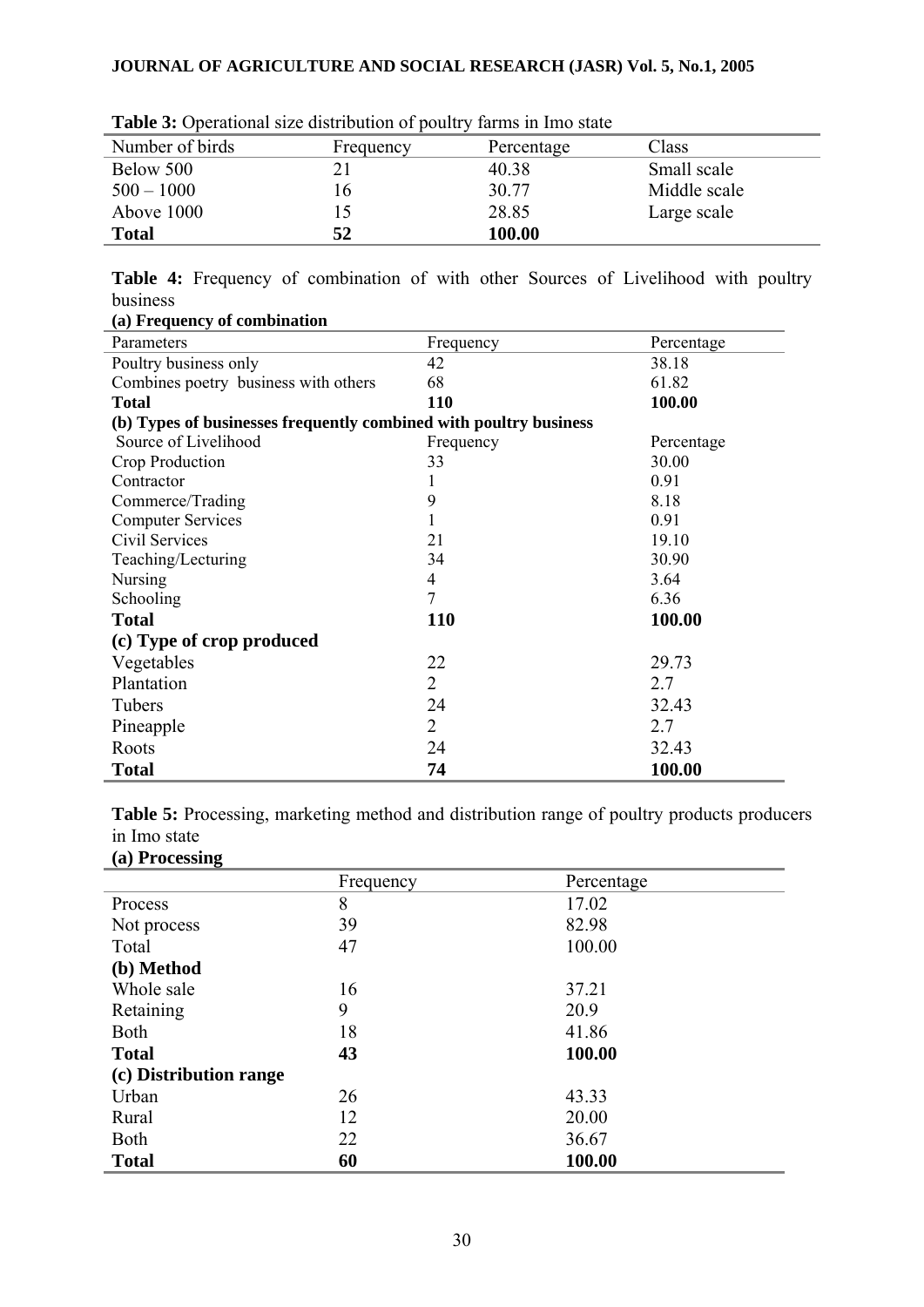| ັ<br>Qualification            | Frequency | Percentage |  |  |
|-------------------------------|-----------|------------|--|--|
| <b>Auxiliary Veterinarian</b> | 3         | 10.34      |  |  |
| <b>Veterinary Doctors</b>     | 3         | 10.34      |  |  |
| Others                        | 23        | 79.32      |  |  |
| <b>Total</b>                  | 29        | 100.00     |  |  |
| (b) Prescription Pattern      |           |            |  |  |
| Prescription                  | Frequency | Percentage |  |  |
| Yes                           |           | 52.38      |  |  |
| N <sub>0</sub>                | 5         | 17.24      |  |  |
| Sometimes                     | 13        | 44.83      |  |  |
| <b>Total</b>                  | 29        | 100.00     |  |  |

**Table 6:** Academic qualifications of drug sellers, prescription patterns and factors influencing prescription of poultry drugs in Imo state

#### **(c) Factors Influencing Prescription pattern**

| Factors              | Frequency | Percentage |
|----------------------|-----------|------------|
| Lack of vet. Doctors |           | 1.54       |
| Good experience      | 8         | 69.23      |
| Cost of prescription |           | 19.23      |
| <b>Total</b>         | 26        | 100.00     |

**Table 7** Poultry drugs sales volume and farmer drugs utilization characteristics in Imo state **(a) Animal drugs sold** 

| Drugs sold                              | Frequency | Percentage |
|-----------------------------------------|-----------|------------|
| Antibiotics                             | 29        | 23.97      |
| Vitamins (soluble)                      | 21        | 17.4       |
| Coccidiostats (soluble)                 | 28        | 23.1       |
| Vaccine                                 | 17        | 14.05      |
| Growth Promoter                         | 12        | 9.92       |
| Premix                                  | 8         | 6.60       |
| Injectables (Antibiotics, vitamins etc) | 6         | 4.96       |
| <b>Total</b>                            | 121       | 100.00     |

## **(b) Farmers drug utilization pattern**

| Drugs sold      | Frequency | Percentage |
|-----------------|-----------|------------|
| Antibiotics     | 21        | 42         |
| Vitamins        |           |            |
| Coccidiostats   | 17        | 34         |
| Vaccine         | 12        | 24         |
| Growth Promoter |           |            |
| Premix          |           |            |
| Injectables     |           |            |
| <b>Total</b>    | 50        | 100        |